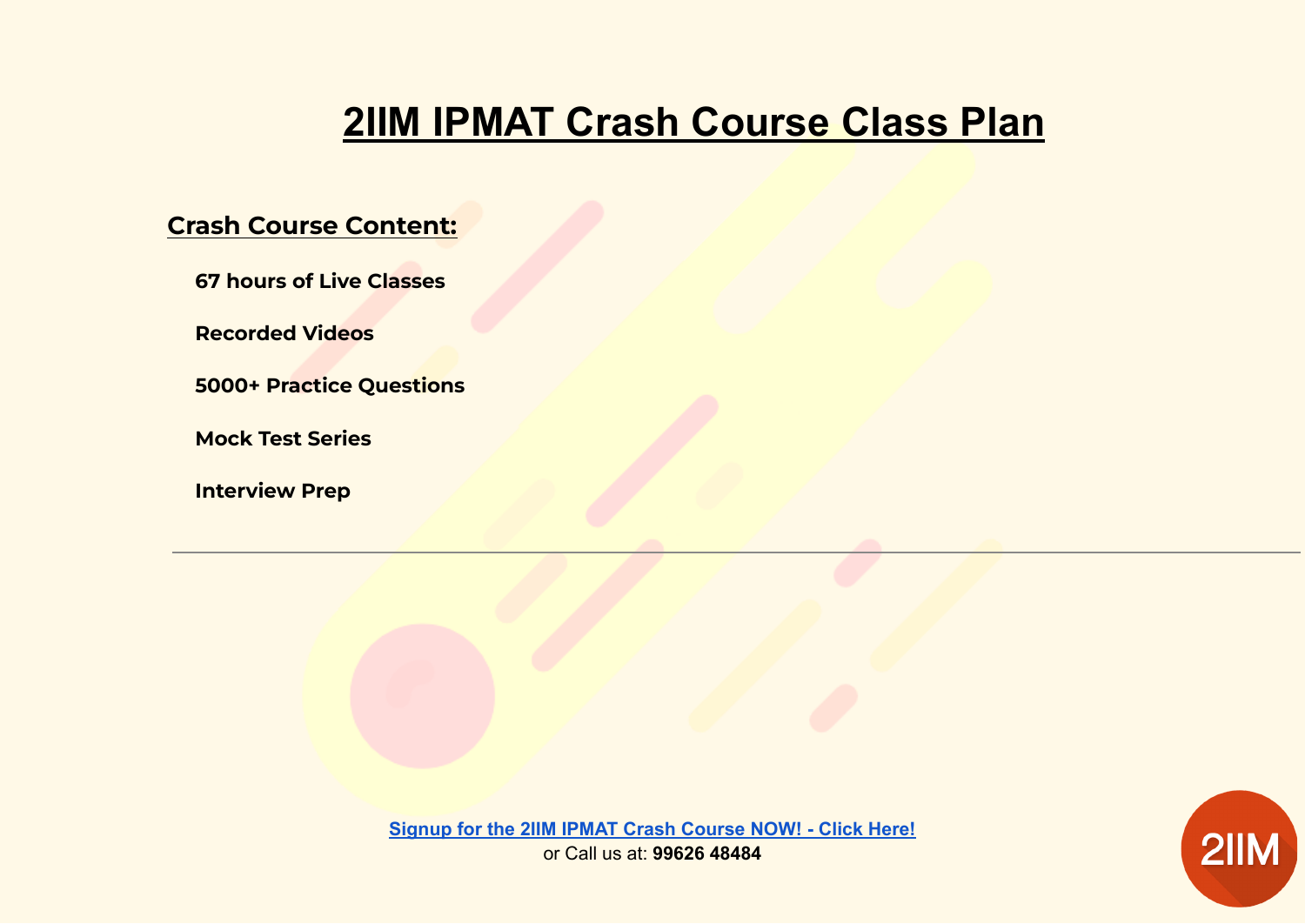# **2IIM IPMAT Crash Course Calendar**

|                  | Date | Day              |                              | Batch 1                                                 |                     | Batch 2                                                            |                                |
|------------------|------|------------------|------------------------------|---------------------------------------------------------|---------------------|--------------------------------------------------------------------|--------------------------------|
| <b>Week</b><br>∸ |      |                  | <b>Duration</b>              | QADI                                                    | <b>VARC</b>         | QADI                                                               | <b>VARC</b>                    |
|                  |      | 08 Jun Wednesday |                              | <b>Introduction and Strategy</b>                        |                     | $\overline{\phantom{a}}$                                           |                                |
|                  |      | 09 Jun Thursday  | $\overline{2}$               | Progressions 1 and 2                                    |                     |                                                                    |                                |
|                  |      | 10 Jun Friday    | $\overline{4}$               | <b>Tables DI</b>                                        | VARC Hour 1 and 2   | $\overline{\phantom{a}}$                                           |                                |
|                  |      | 11 Jun Saturday  | 3                            | Progressions 3, 4 and 5                                 |                     | ۰                                                                  |                                |
|                  |      | 12 Jun Sunday    |                              |                                                         |                     |                                                                    |                                |
| <b>Week</b><br>N |      | 13 Jun Monday    | $\overline{4}$               | <b>Graphs and Charts</b>                                | VARC Hour 3 and 4   | <b>Graphs and Charts</b>                                           | VARC Hour 3 and 4              |
|                  |      | 14 Jun Tuesday   | $\overline{2}$               | Number Theory 1 and 2                                   |                     | Number Theory 1 and 2                                              |                                |
|                  |      | 15 Jun Wednesday |                              | Games and Tournaments + Misc DILR                       | VARC Hour 5 and 6   | Games and Tournaments + Misc DILR                                  | VARC Hour 5 and 6              |
|                  |      | 16 Jun Thursday  | $\overline{2}$               | Number Theory 3 and 4                                   |                     | Number Theory 3 and 4                                              |                                |
|                  |      | 17 Jun Friday    |                              | Functions 1 and 2                                       | VARC Hour 7 and 8   | Functions 1, 2, 3 and 4                                            | VARC Hour 7 and 8              |
|                  |      | 18 Jun Saturday  | 3                            | Ratios, Mixtures, Averages 1, 2 and 3                   |                     | Ratios, Mixtures, Averages 1, 2 and 3                              |                                |
|                  |      | 19 Jun Sunday    |                              |                                                         |                     |                                                                    |                                |
|                  |      | 20 Jun Monday    | 3                            | <b>Mock Discussions and Doubt Clearing</b>              |                     | Mock Discussions and Doubt Clearing                                |                                |
|                  |      | 21 Jun Tuesday   | 3                            | Mock Discussions and Doubt Clearing                     |                     | Mock Discussions and Doubt Clearing                                |                                |
|                  |      | 22 Jun Wednesday | $\overline{4}$               | Speed Time Distance and Races 1 and 2                   | VARC Hour 9 and 10  | Speed Time Distance and Races 1, 2, 3 and 4                        | VARC Hour 9 and 10             |
| <b>Week</b><br>ఴ |      | 23 Jun Thursday  | 3                            | Logs and Exponents 1, 2 and 3                           |                     | Logs and Exponents 1 and 2                                         |                                |
|                  |      | 24 Jun Friday    |                              | Matrices and Determinants 1 and 2                       |                     | VARC Hour 11 amd 12 + Pep talk   Matrices and Determinants 1 and 2 | VARC Hour 11 amd 12 + Pep talk |
|                  |      | 25 Jun Saturday  | $\boldsymbol{\Lambda}$       | Work and Time, Pipes and Cisterns 1, 2 and 3 + Pep talk |                     | Work and Time, Pipes and Cisterns 1, 2 and 3 + Pep talk            |                                |
|                  |      | 26 Jun Sunday    | <b>Test Day (IIM Rohtak)</b> |                                                         |                     |                                                                    |                                |
| <b>Week</b><br>4 |      | 27 Jun Monday    |                              | Geometry 1, 2, 3 and 4                                  | VARC Hour 13 and 14 | Geometry 1, 2, 3 and 4                                             | VARC Hour 13 and 14            |
|                  |      | 28 Jun Tuesday   |                              | Co-ordinate Geometry 1 and 2 + Trigonometry 1 and 2     |                     | Co-ordinate Geometry 1 and 2 + Trigonometry 1 and 2                |                                |
|                  |      | 29 Jun Wednesday | 3                            | Combinatorics 1, 2 and 3                                | VARC Hour 15        | Combinatorics 1, 2 and 3                                           | VARC Hour 15                   |
|                  |      | 30 Jun Thursday  | 3                            | Set Theory 1, 2 and 3                                   |                     | Set Theory 1, 2 and 3                                              |                                |
|                  |      | 01 Jul Friday    |                              | Wrap-Up Webinar & Youtube stream                        |                     | Wrap-Up Webinar & Youtube stream                                   |                                |
|                  |      | 02 Jul Saturday  | <b>Test Day (IIM Indore)</b> |                                                         |                     |                                                                    |                                |

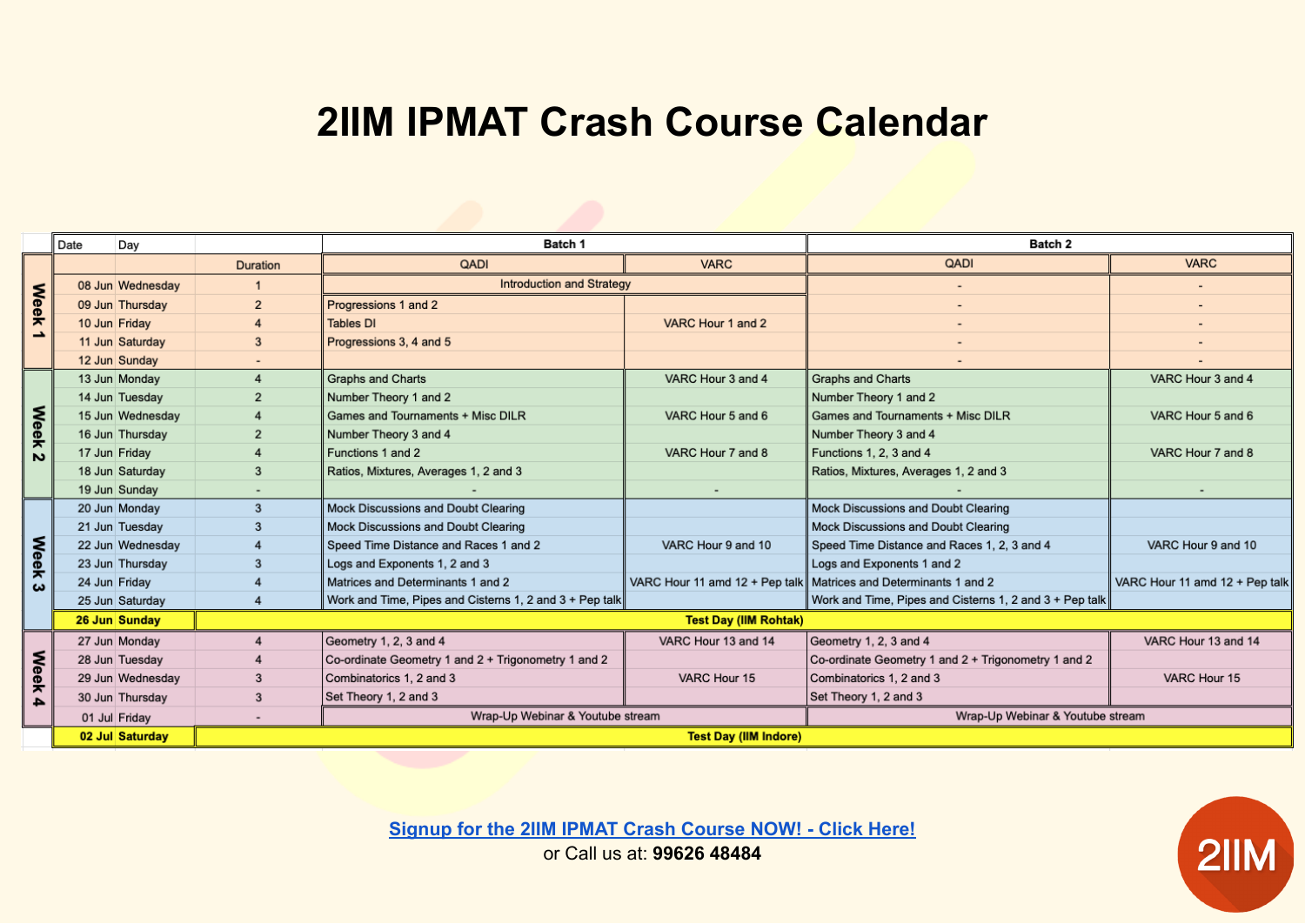# **Live Class Plan:**

### **Verbal Ability and Reading Comprehension - 15 Hours LIVE Sessions**

# **Quantitative Ability - 35 Hour LIVE Sessions**

#### Arithmetic - *10 Hour LIVE Sessions*

- Ratios, Mixtures, and Averages
- Speed, Time, Distance, and Races
- Work and Time
- Pipes and Cisterns
- Logs and Exponents

#### Algebra *- 7 Hour LIVE Sessions*

- Series and Progressions
- Functions

#### Modern Math *- 12 Hour LIVE Sessions*

- Number Theory
- Matrices and Determinants
- Permutations and Combinations
- Probability